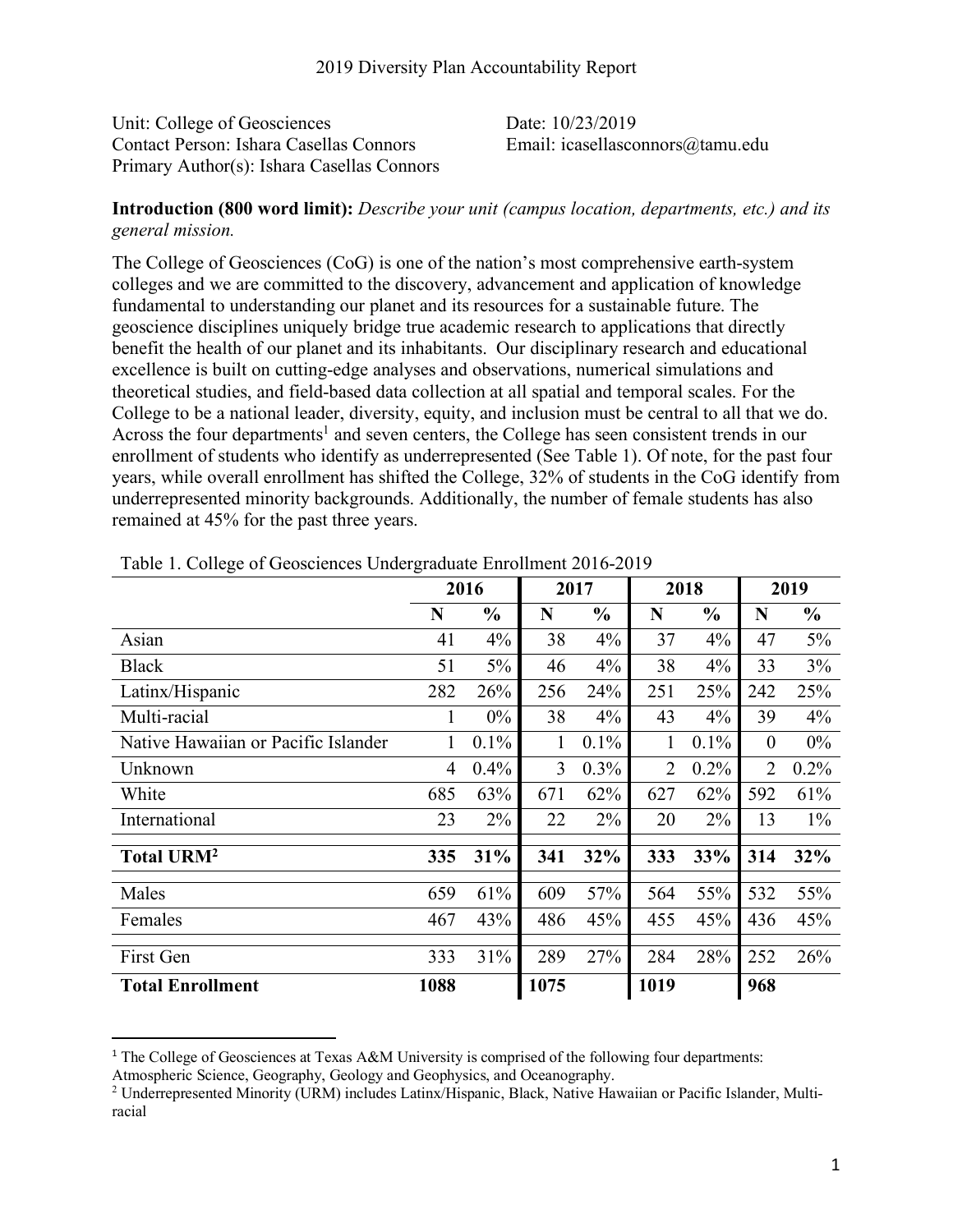# *Describe how you selected two peer institutions and provide a rationale for why they were selected.*

The CoG is home to a diverse group of departments, which at peer institutions are housed within a range of colleges from Liberal Arts to Sciences. As a result, in identifying peer institutions, we sought to identify peer colleges with a degree of disciplinary similarity as well as peers that are actively trying to advance efforts related to diversity, equity, and inclusion. The two identified Colleges at peer and AAU institutions are home to a similar composition of departments and disciplines. Table 2 provides a summary of each college and their respective departments. Each college reflects similar disciplines and is home to world class teaching and research.

| radio 2. I con mistriations and Departments |                                                      |
|---------------------------------------------|------------------------------------------------------|
| Peer Institution and College                | Departments                                          |
| Pennsylvania State University,              | Energy and Mineral Engineering, Geography,           |
| College of Earth and Mineral                | Geosciences, Materials Sciences and Engineering, and |
| Sciences (PSU-EMS)                          | Meteorology and Atmospheric Sciences                 |
|                                             |                                                      |
|                                             |                                                      |
| University of Washington,                   | Aquatic and Fishery Sciences, Atmospheric Sciences,  |
| College of the Environment                  | Earth and Space Sciences, Environmental and Forest   |
| $(UW-CoE)$                                  | Sciences, Marine Biology, Marine and Environmental   |
|                                             | Affairs, Oceanography, Program on the Environment,   |
|                                             | and Quantitative Ecology and Resource Management     |
|                                             |                                                      |

Table 2. Peer Institutions and Departments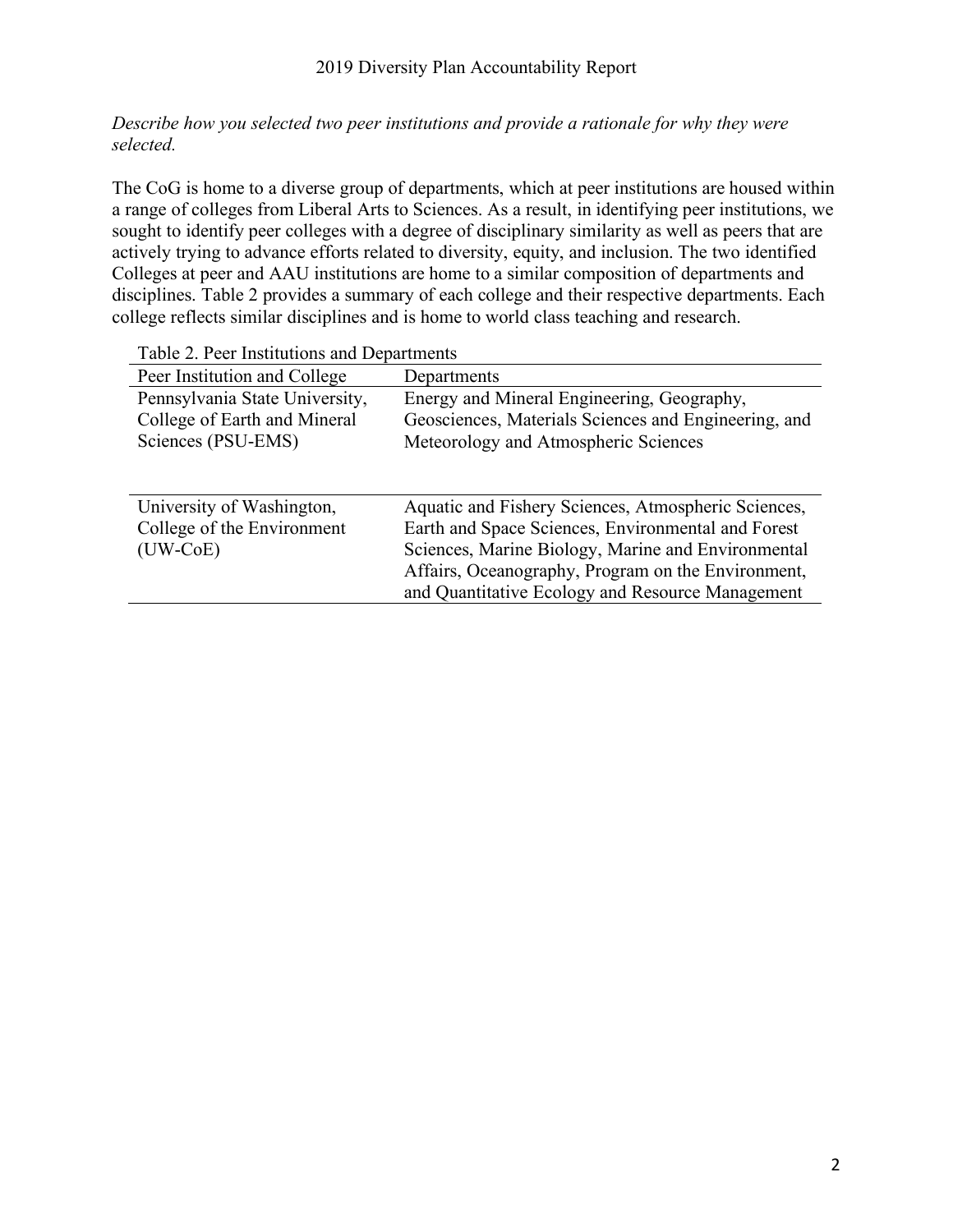#### 2019 Diversity Plan Accountability Report

*Present the demographic data for your unit and two peer institutions. Peer- comparison data should, at minimum, include race/ethnicity, gender, and classification (student, staff, faculty, tenure, tenure track, etc.)*

|                     | <b>PSU-EMS</b> |               |                  | UW-CoE        |                   | TAMU-CoG      |                |               |                  |               |
|---------------------|----------------|---------------|------------------|---------------|-------------------|---------------|----------------|---------------|------------------|---------------|
|                     |                | Undergradu    |                  |               | Undergraduate $&$ |               |                |               |                  |               |
|                     |                | ate           |                  | Graduate      |                   | Graduate      |                | Undergraduate |                  | Graduate      |
|                     | N              | $\frac{0}{0}$ | N                | $\frac{0}{0}$ | N                 | $\frac{0}{0}$ | N              | $\frac{0}{0}$ | N                | $\frac{0}{0}$ |
| American Indian     | $\overline{2}$ | $0\%$         | 1                | 0.4%          | 20                | $1\%$         | $\mathbf{0}$   | $0\%$         | $\overline{0}$   | 0%            |
| Asian               | 68             | 4%            | 7                | 3%            | 252               | 13%           | 37             | $4\%$         | 12               | 3%            |
| <b>Black</b>        | 79             | 4%            | 6                | 2%            | 20                | $1\%$         | 38             | 4%            | 6                | 2%            |
| International       | 385            | 22%           | 131              | 48%           | 194               | 10%           | 20             | 2%            | 119              | 33%           |
| Latino              | 91             | 5%            | 13               | 5%            | 136               | 7%            | 251            | 25%           | 37               | 10%           |
| Multi-racial        | 53             | 3%            | $\overline{4}$   | $1\%$         | 155               | 8%            | 43             | 4%            | 8                | 2%            |
| Native Hawaiian     |                |               |                  |               |                   |               |                |               |                  |               |
| or Pacific Islander | $\overline{2}$ | $0.1\%$       | $\boldsymbol{0}$ | $0\%$         | $\theta$          | $0\%$         |                | $0.1\%$       | $\boldsymbol{0}$ | $0\%$         |
| Unknown             | 32             | 2%            | $\overline{4}$   | $1\%$         | 35                | 2%            | $\overline{2}$ | 0.2%          | 10               | 3%            |
| White               | 1047           | 60%           | 109              | 40%           | 1122              | 58%           | 627            | 62%           | 167              | 47%           |
|                     |                |               |                  |               |                   |               |                |               |                  |               |
| <b>Total URM</b>    | 227            | 13%           | 24               | 9%            | 331               | 17%           | 333            | 33%           | 51               | 14%           |
| Males               | 1306           | 74%           | 162              | 59%           | 832               | 43%           | 564            | 55%           | 219              | 61%           |
| Females             | 453            | 26%           | 113              | 41%           | 1102              | 57%           | 455            | 45%           | 141              | 39%           |
| <b>Total</b>        | 1759           |               | 275              |               | 1934              |               | 1019           |               | 359              |               |

| Table 3. 2018 Peer Comparison Date-Students |  |
|---------------------------------------------|--|
|---------------------------------------------|--|

*Undergraduates:* The data presented in Table 3 provides an overview of the undergraduate and graduate student demographics from our peer colleges<sup>3</sup>. PSU-EMS enrolls nearly double the number of undergraduate students yet the UW-CoE is relatively comparable with  $\sim$ 1,100 undergraduates. National geosciences enrollment data indicate that in 2018 URM students represented less than 10% of undergraduate degrees conferred. Across all three institutions, white students represent ~60% of each college's enrollment. As summarized in Figure 1, PSU-EMS enrolls less than 15% URM while URM undergraduates represent a third of the enrollment in the CoG. While the racial diversity in the CoG is unique within the geosciences we continue to strive to reach a undergraduate URM enrollment that reflects the diversity of Texas. Another noticeable difference among the peer institutions is the gender composition. Among the two undergraduate populations, the CoG enrolls nearly double the percentage of females than at PSU-EMS yet UW-CoE is the only institution where women are more than 50% of the population.

 <sup>3</sup> UW-CoE does not provide disaggregated data by undergraduate and graduate. Thus, all comparisons reflect data for the entire student population.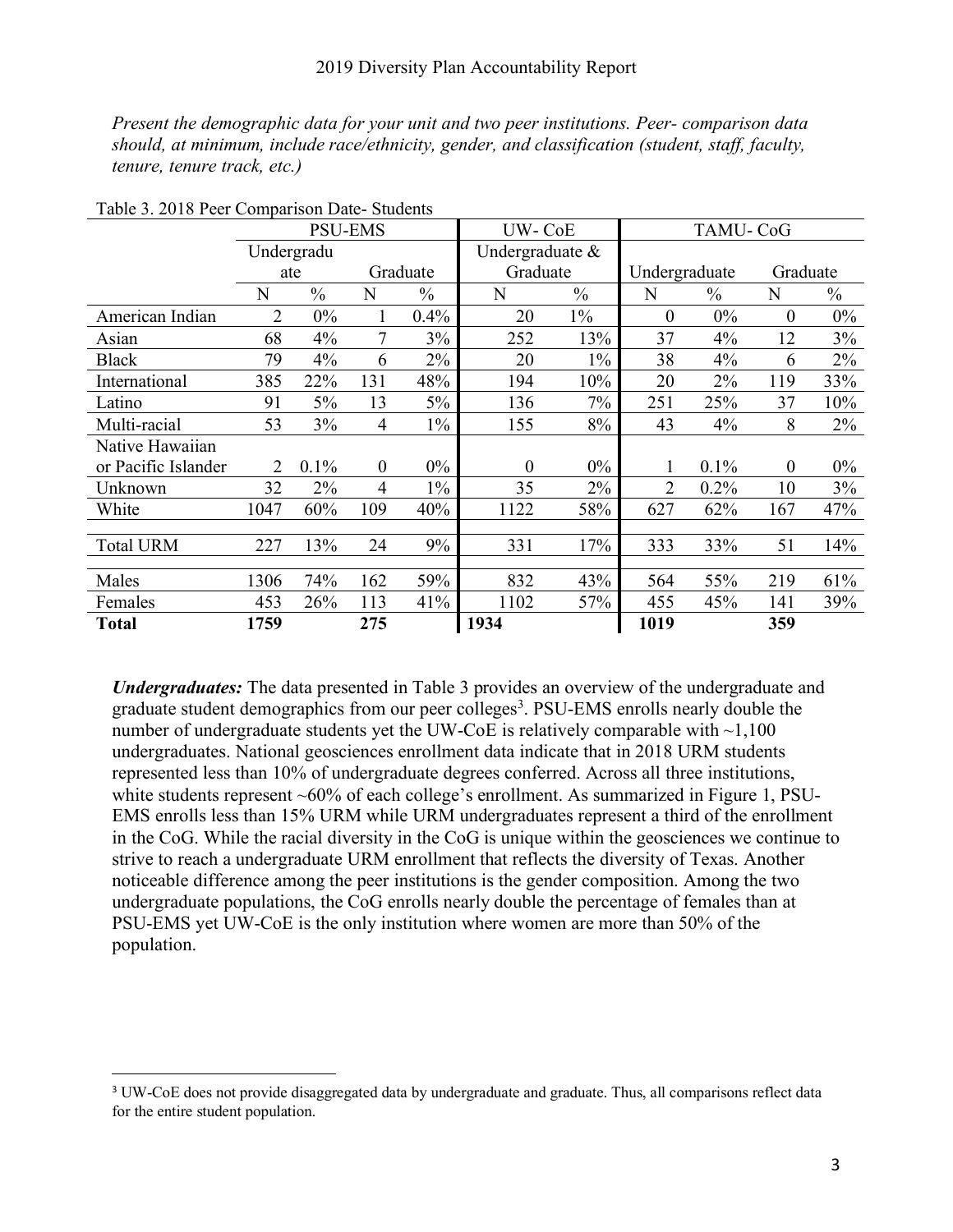



*Graduates:* Among graduate students, PSU-EMS enrolls a comparable number of students annually. Among this population, the racial demographics are more equivalent. While 14% of CoG graduate students identify as URM compared to 9% at PSU-EMS, the greatest difference is among Latino students who make up 10% of the CoG graduate students yet 5% of the PSU-EMS graduate students. Both campuses enroll roughly the same number of Black students. Additionally, nearly half of PSU-EMS graduate students identify as international in comparison to a third of CoG students.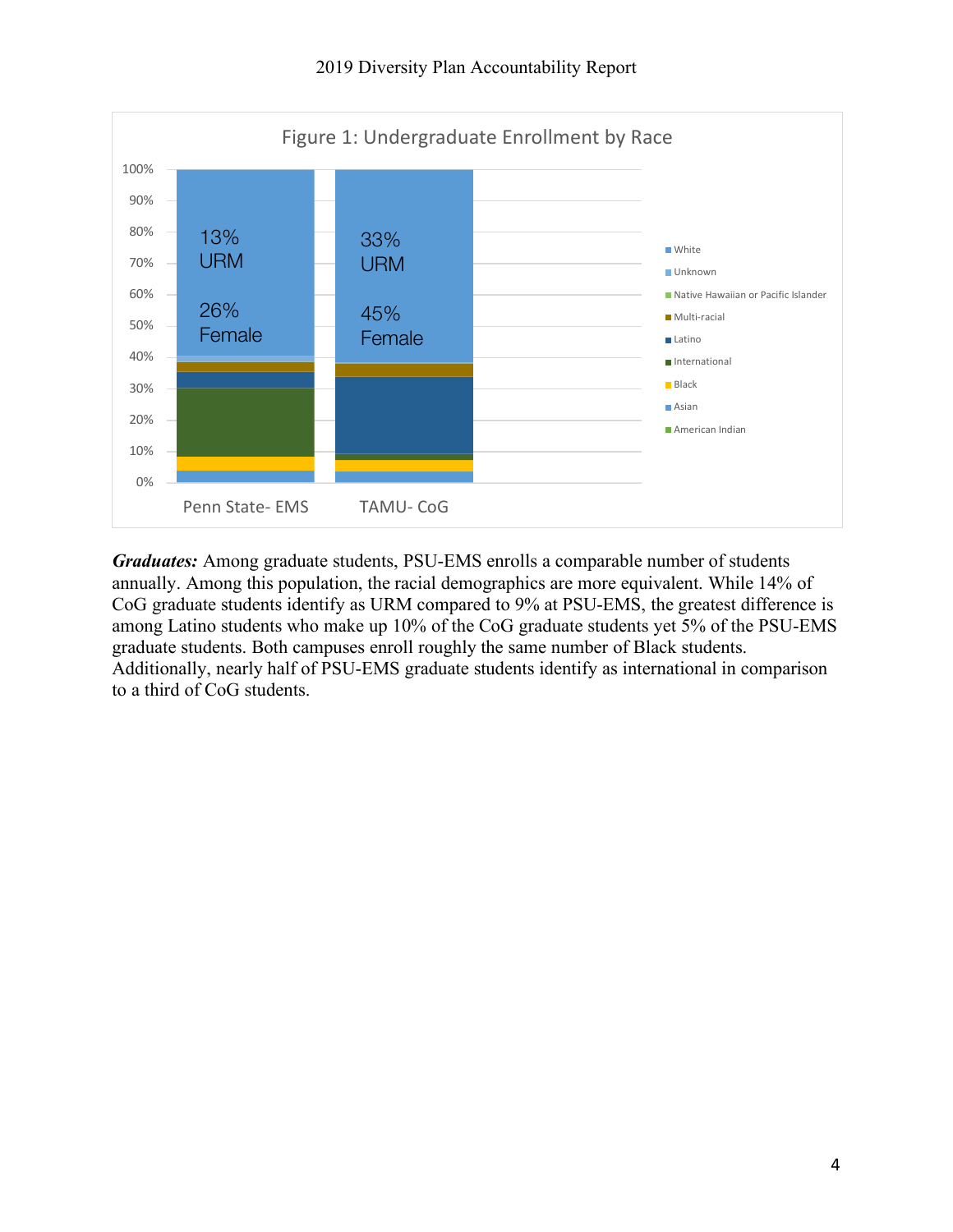|                                     |                |               |                |               |                 | University of |                  |                 |                |               |                |               |
|-------------------------------------|----------------|---------------|----------------|---------------|-----------------|---------------|------------------|-----------------|----------------|---------------|----------------|---------------|
|                                     | Penn State-EMS |               |                |               | Washington- CoE |               |                  | <b>TAMU CoG</b> |                |               |                |               |
|                                     |                | Staff         |                | Faculty       | Staff           |               | Faculty          |                 | Staff          |               | Faculty        |               |
|                                     | N              | $\frac{0}{0}$ | N              | $\frac{0}{0}$ | N               | $\frac{0}{0}$ | N                | $\frac{0}{0}$   | N              | $\frac{0}{0}$ | N              | $\frac{0}{0}$ |
| American Indian                     | $\theta$       | $0\%$         |                | 0.4%          | $\overline{2}$  | 0.3%          | $\boldsymbol{0}$ | $0\%$           | $\overline{2}$ | $1\%$         | $\overline{0}$ | $0\%$         |
| Asian                               | 3              | $2\%$         | 29             | 11%           | 49              | 6%            | 23               | 8%              | 24             | 10%           | 12             | 11%           |
| <b>Black</b>                        | $\overline{3}$ | 2%            | 5              | 2%            | 12              | 2%            | 1                | 0.4%            | $\overline{3}$ | $1\%$         | $\overline{2}$ | $2\%$         |
| Latino                              |                | $1\%$         | 5              | 2%            | 35              | 4%            | 12               | $4\%$           | 19             | 8%            | 8              | 7%            |
| Multi-racial                        | $\mathbf{0}$   | $0\%$         | 2              | $1\%$         | 21              | 3%            | $\overline{2}$   | $1\%$           | 2              | $1\%$         | $\overline{0}$ | $0\%$         |
| Native Hawaiian or Pacific Islander | $\overline{0}$ | $0\%$         | $\overline{0}$ | $0\%$         | 2               | 0.3%          | $\overline{2}$   | $1\%$           | $\mathbf{0}$   | $0\%$         | $\overline{0}$ | $0\%$         |
| Unknown                             | 13             | 9%            | 24             | 9%            | 134             | 17%           | 38               | 14%             | $\overline{3}$ | $1\%$         | 6              | 5%            |
| White                               | 118            | 86%           | 166            | 63%           | 530             | 68%           | 193              | 71%             | 183            | 78%           | 86             | 75%           |
|                                     |                |               |                |               |                 |               |                  |                 |                |               |                |               |
| <b>Total URM</b>                    | $\overline{4}$ | 3%            | 13             | 5%            | 72              | 9%            | 17               | 6%              | 26             | 11%           | 10             | 9%            |
|                                     |                |               |                |               |                 |               |                  |                 |                |               |                |               |
| Males                               | 43             | 31%           | 195            | 74%           | 369             | 47%           | 180              | 66%             | 103            | 44%           | 87             | 76%           |
| Females                             | 95             | 69%           | 70             | 26%           | 416             | 53%           | 89               | 33%             | 132            | 56%           | 27             | 24%           |
| <b>Total</b>                        | 138            |               | 232            |               | 785             |               | 271              |                 | 234            |               | 113            |               |

Table 4. 2018 Peer Comparison Data- Faculty and Staff <sup>4</sup>

*Staff:* As outlined in Table 4, CoG staff have comparable numbers of diverse individuals. However, while PSU-EMS only employs 3% URM staff, both UW-CoE and TAMU employ closer to 10% URM staff. The disparity may be driven in part by the high levels of individuals in the unknown category at our peer institutions.

*Faculty:* CoG employs nearly half the number of faculty as do our peer institutions and there are some noticeable differences in the demographic profiles. Again while 76% of CoG faculty identify white, in comparison to 63% and 71% at PSU-EMS and UW-CoE respectively, the CoG does employ double the percentage of Latino faculty and comparable numbers of Black faculty (See Table 4). Figure 2 provides a summary as it relates to URM faculty. Among women, we lag behind our peers, most notably UW-CoE who identifies that over 30% of their faculty are women compared to 24% in the CoG.

 <sup>4</sup> International faculty were not counted in the same manner across all three institutions. In order to support comparisons, they were included from the data.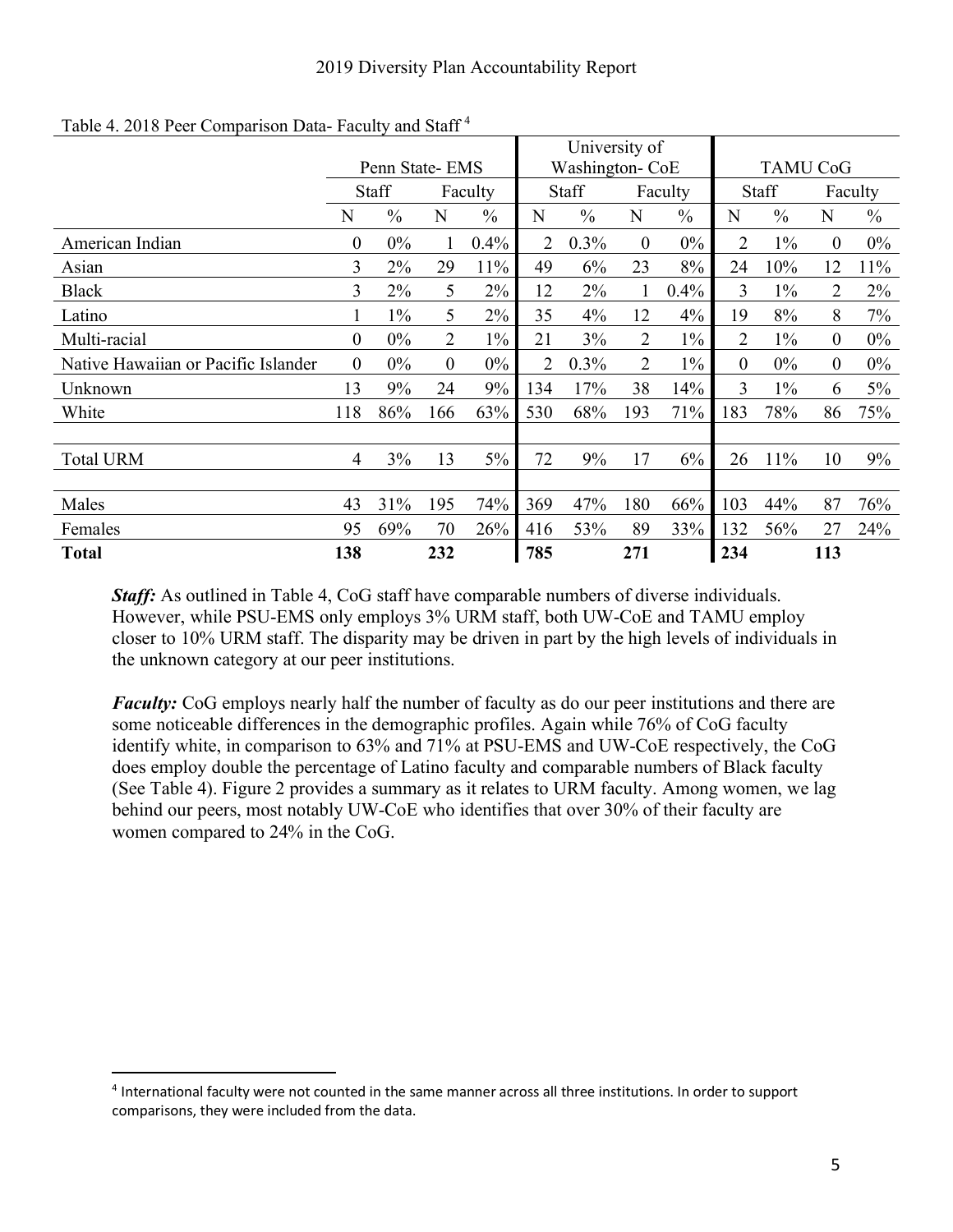## 2019 Diversity Plan Accountability Report



*Describe the writing and review process for this report: Who wrote this report? Was your unit's Diversity Operations Committee representative included in writing and/or reviewing the report? Which unit leaders reviewed this report?*

| The Assistant Dean wrote the  | Table 4. 2019-2020 CoG Diversity and Climate Committee |                                      |  |  |  |  |  |
|-------------------------------|--------------------------------------------------------|--------------------------------------|--|--|--|--|--|
| Diversity and Climate report  | Barbara Bayer                                          | Assistant Dean for Finance and       |  |  |  |  |  |
| in collaboration with the     |                                                        | Administration                       |  |  |  |  |  |
| Dean. In addition, the report | Rodrigo Bombardi                                       | Assistant Professor, Geography       |  |  |  |  |  |
| was shared with members of    | Judith Chester                                         | Professor, Geology and Geophysics    |  |  |  |  |  |
| the College's Diversity and   | <b>Allison Harms</b>                                   | Program Coordinator, Environmental   |  |  |  |  |  |
| Climate Committee. See Table  |                                                        | Programs                             |  |  |  |  |  |
| 4 for a full listing of       | Charlie Holmes                                         | Graduate Student, Oceanography       |  |  |  |  |  |
| committee members.            | Leah Levay                                             | <b>Staff Scientist, IODP</b>         |  |  |  |  |  |
|                               | Debbie Odstrcil                                        | Business Administrator, Oceanography |  |  |  |  |  |
|                               | Anita Rapp                                             | Associate Professor, Atmospheric     |  |  |  |  |  |
|                               |                                                        | Science                              |  |  |  |  |  |
|                               | Alexandra Snell                                        | Graduate Student, Geology and        |  |  |  |  |  |
|                               |                                                        | Geophysics                           |  |  |  |  |  |

**Recruitment (500-word limit):** *Describe 2-3 strategies your peer institutions are using to address recruitment of students, faculty, and staff. How do the strategies of the peer institutions compare to what your unit is doing? Are there any plans to modify current efforts or add new strategies based on your review of the peer comparison data? Why or why not?*

# **Pennsylvania State University, College of Earth and Mineral Sciences** *Current Strategies:*

1) Recruiting Staff: PSU-EMS has one recruiter focused on diversity and multicultural student programming.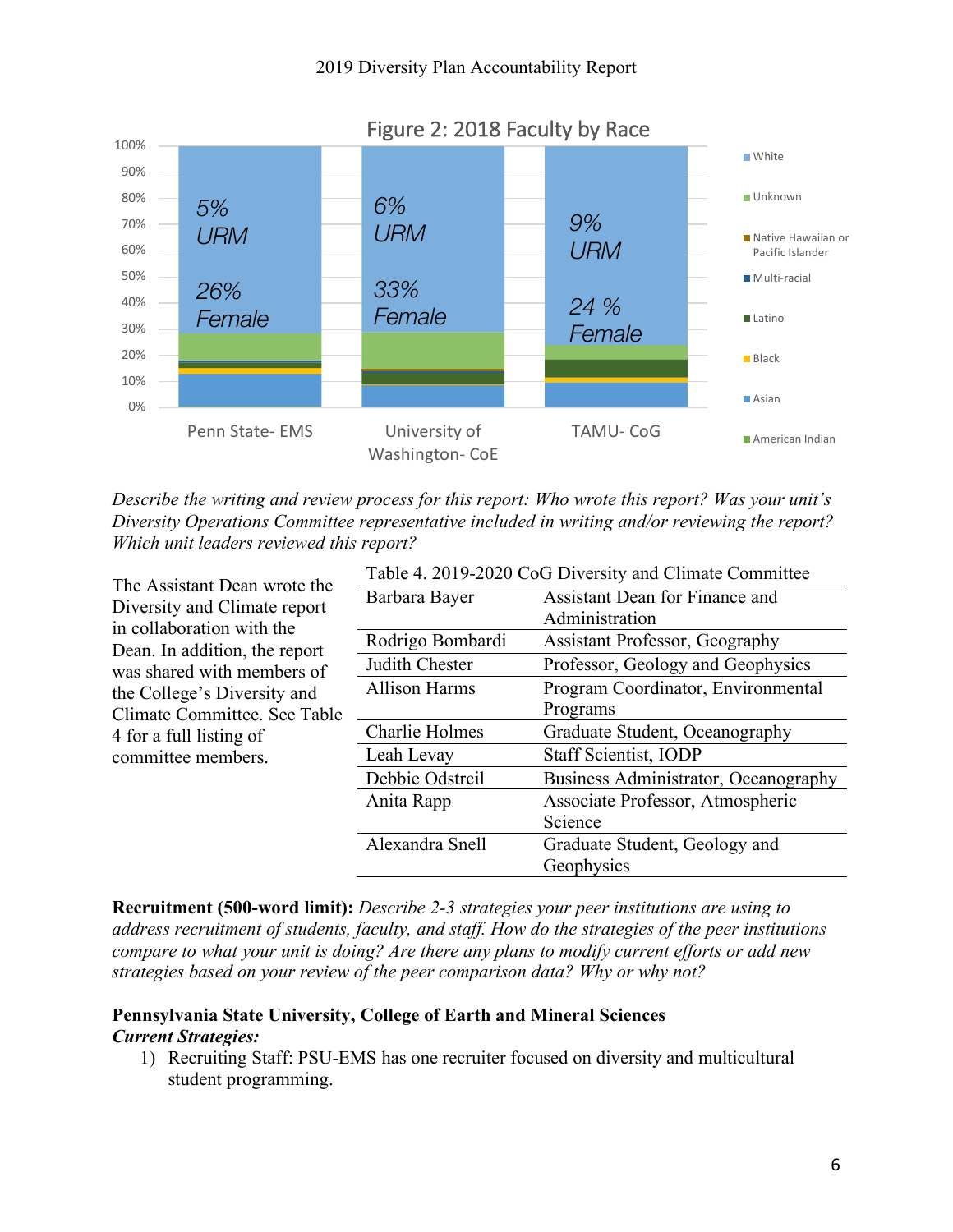- 2) STEM Open House: PSU-EMS partners with other STEM colleges to target URM graduate students. 10-15 prospective PSU-EMS students join 50-60 students across campus for a two-day visit including university programming and meetings with faculty. PSU-EMS enrolls ~50% of the program participants each year.
- 3) Faculty/Staff Recruitment: PSU-EMS has implemented faculty search committee briefing process and embedded diversity statements within all faculty searches. Staff hiring requires that questions addressing diversity and inclusion be included in the interview processes. They also require rubrics ensure that these data are considered in all searches.

# **University of Washington, College of the Environment**

# *Current Strategies:*

- 1) Search Committee Advocates: UW-CoE has established a program to embed search committee advocates in both faculty and staff search processes. These individuals make sure that committees follow the provided checklist regarding how to embed diversity and inclusion. They also provide resources- money to post different places, inclusive job description language, etc.- to center diversity.
- 2) Community Colleges: UW-CoE works to develop partnerships between community college faculty and UW-CoE faculty. This supports program alignment and creates greater awareness about majors and career pathways available through the UW-CoE.

# *Comparison with Existing College Strategies:*

Currently, the CoG employs two recruitment staff members, neither focused on multicultural recruitment. However, embedded in their efforts are strategies aimed at increasing the diversity of our incoming class. The results of this effort are evidenced by an increase in URM students among our first-time-in-college undergraduates. Between 2017 to 2019 this number rose from 27% to 34% URM. In addition, in 2018 community colleges represented a quarter of recruitment visits.

Mirroring many peer hiring practices, in 2019 the CoG put together a diversity hiring guide for faculty searches, including tenure track and instructional lines. Currently, the Assistant Dean for Diversity and Climate meets with search committee chairs and department heads to articulate these best practices.

# *Current Plans for Modification*

Beginning in 2019, our Department of Atmospheric Sciences began piloting three strategies aimed at increasing diversity and inclusion in their current open-rank search. First, the job description was open across the array of atmospheric sub-disciplines- a strategy that resulted in 103 applicants. Second, the department asked candidates to submit a statement demonstrating their commitment to diversity. Finally, the committee engaged in a first phase blind review of research material to address the challenges related to bias. We will be closely monitoring this search to consider whether these strategies will be rolled out across the entire CoG.

Staff hiring is one area for additional opportunity. This year, we will explore whether the search committee advocate or other models would suit the college staff hiring process and whether aspects of this model may be infused into the faculty search process. Additionally, the STEM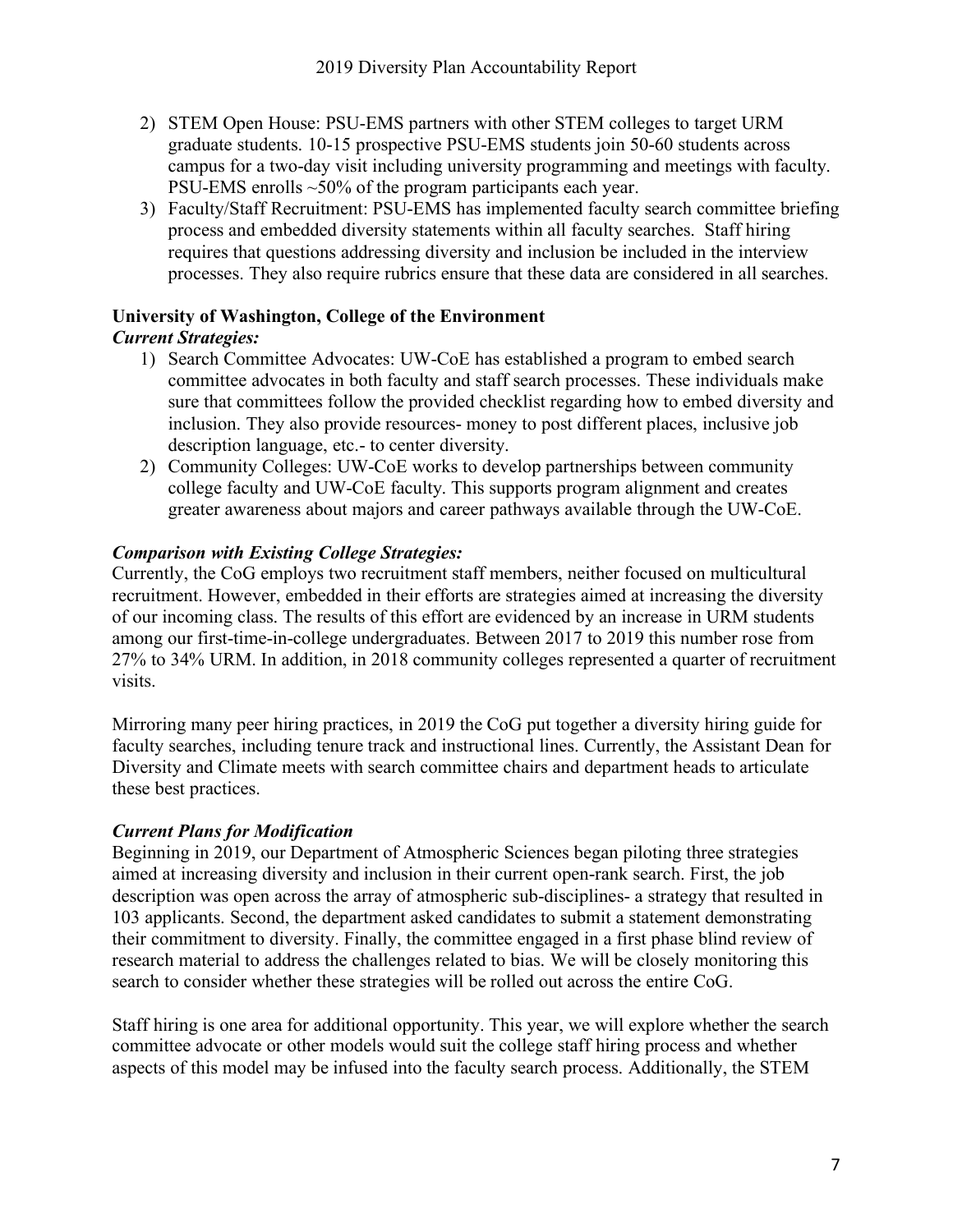Open House program has been a successful recruitment strategy for PSU-EMS but would require collaboration of the STEM colleges across the university.

**Retention (500-word limit)**: *Describe 2-3 strategies your peer institutions are using to address retention of students, faculty, and staff. How do the strategies of the peer institutions compare to what your unit is doing? Are there any plans to modify current efforts or add new strategies based on your review of the peer comparison data? Why or why not?*

# **Pennsylvania State University, College of Earth and Mineral Sciences** *Current Strategies:*

- 1) Networking and Community Building: PSU-EMS has a female faculty network that meets 1 or 2 times per semester building a community of support among female faculty. Additionally, they have student networks, such as minority students in PSU-EMS. Moreover, they host poster sessions highlighting the work of Black students within PSU-EMS for Black History month and hope to expand this.
- 2) Multicultural Open House: Under the direction of the multicultural coordinator EMS annually host an open house for students, faculty, and staff of color and the broader PSU-EMS community. The goal is to connect individuals to resources and ensure a broad understanding of the diversity and inclusion efforts underway.
- 3) Training: They offer several training opportunities, but two have been most successful. First, they provide bystander training to address challenges of sexual harassment. Second, to seed conversations across challenging or controversial topics, they have developed templates for hosting facilitated discussions targeted at building a more inclusive and diverse campus.

# **The University of Washington, College of the Environment**

# *Current Strategies:*

- 1) Student Mentoring: UW-CoE is developing a faculty mentoring pilot program with 13 mentor/mentee pairs. The goal is to connect URM students with a faculty mentor to support research and general retention in the college.
- 2) Department/College community building: This includes formal programming, such as training, as well as informal department-level efforts. The informal department events such as potlucks have proven critical. Finally, UW-CoE have hosted a retreat for the diversity committee.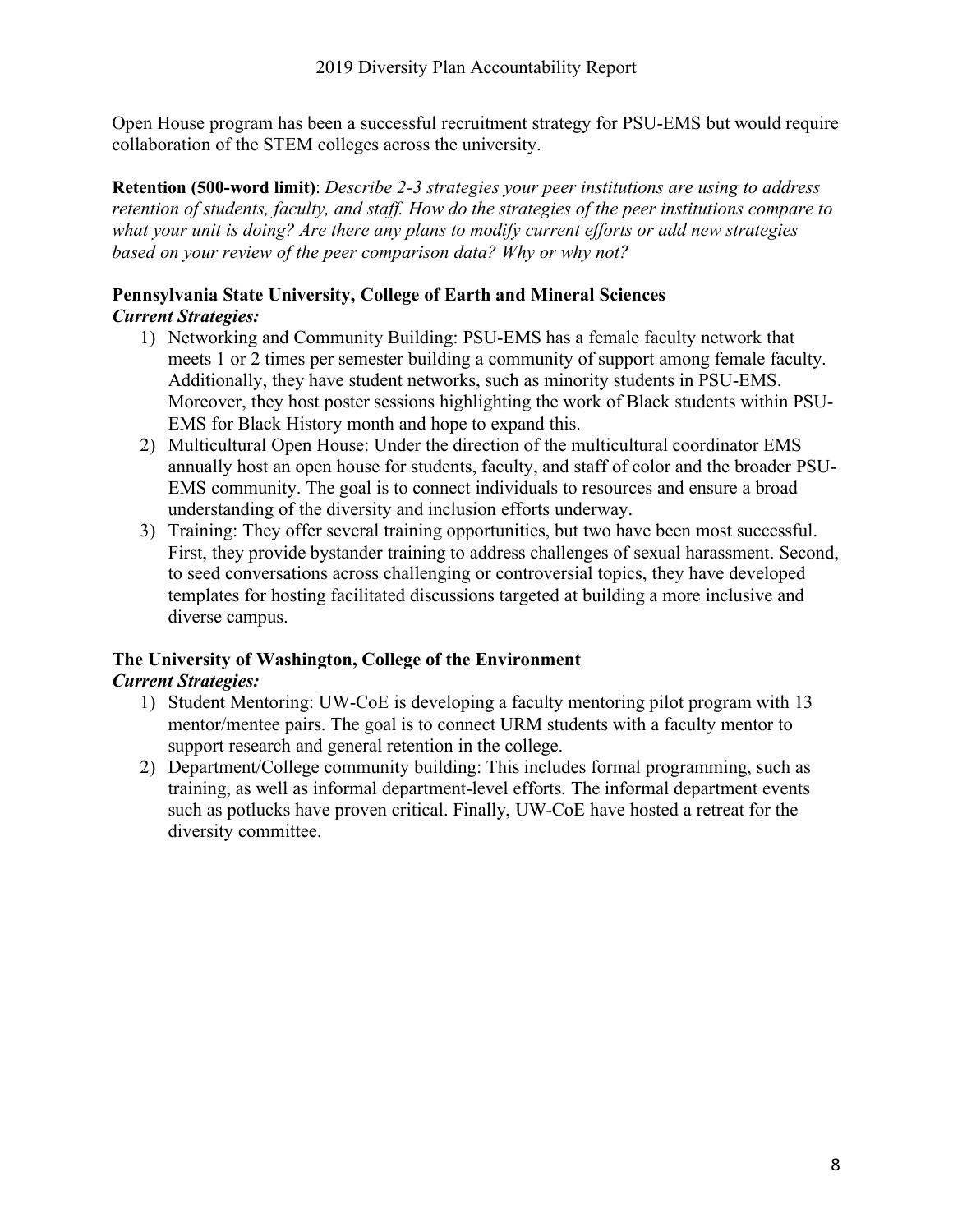#### *Comparison with Existing College Strategies:*

Over the past year, the CoG has sought to enhance the programming and training made available to faculty, staff, and graduate students within the College. Similar to our peers, we have offered several trainings and college-level community-building events (See Table 5). These events have been well attended and supported a better understanding of the resources available on campus.

Table 5. Spring 2019 Diversity and Climate Workshops Department of Disability Services: Facilitating Access

What is Title IX?: Implications for Students, Faculty and Staff

Office of the Dean of Student Life: Tools for Inclusiveness

Office of LGBTQ+ Services

Lunch & Learn with Tim Logan

# *Current Plans for Modification*

The success that our peers have identified related to trainings and community efforts have affirmed our commitment to continuing and expanding similar efforts. With regards to networking and community building, beginning Fall 2019 CoG is working to support the reinvigoration of our female faculty network. Additionally, this Fall marked the launch of the Women in Geosciences student organization. In its first semester, this organization has recruited over 70 students. We anticipate that these two groups will grow in the coming year and become established aspects of the CoG.

In alignment with the University First-Year Experience programming, the CoG has launched a peer mentoring program available to all first-year students in Environmental Programs, Geography, GIST, Meteorology, Oceanography. The College has increased the number of peer mentors assigned to each course to achieve an average 1:7 mentor/mentee ratio. This smaller ratio provides opportunities for one-on-one mentoring relationships to be cultivated. We hope these individualized peer relationships will equalize opportunities for incoming students to access a peer mentor regardless of race, gender, or program.

**Campus Climate (500-word limit)**: *Describe 2-3 strategies your peer institutions are using to address campus climate. How do the strategies of the peer institutions compare to what your unit is doing? Are there any plans to modify current efforts or add new strategies based on your review of the peer comparison data? Why or why not?*

# **Pennsylvania State University, College of Earth and Mineral Sciences** *Current Strategies:*

1) College Climate Assessment: In the past year, the PSU-EMS has fielded a college-level campus climate assessment. They are in the process of reviewing the data but intend to use this to make college-level changes.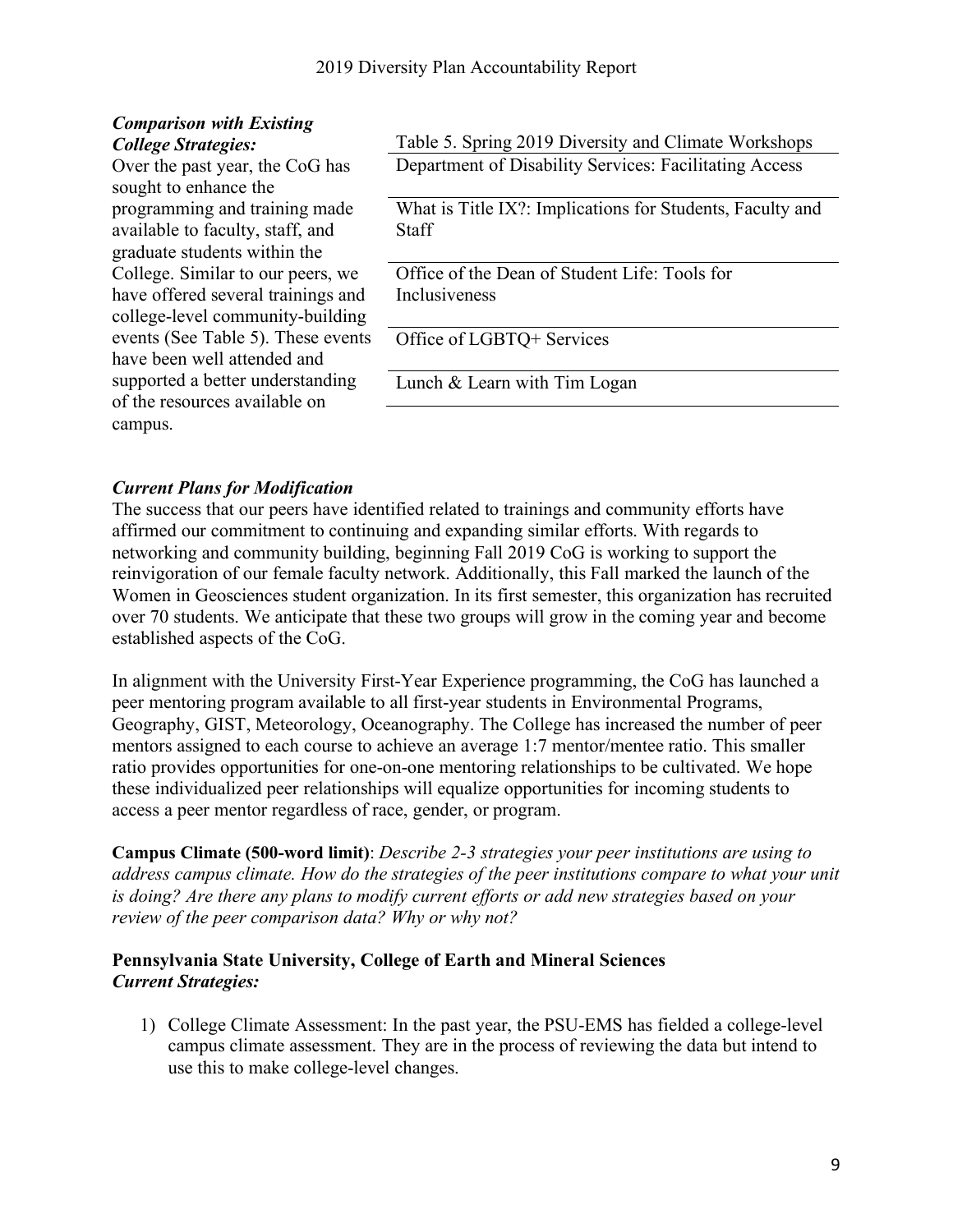#### **University of Washington, College of the Environment**  *Current Strategies:*

- 1) College Climate Study: In 2015, the UW-CoE implemented a culture study. A summary of this information was shared with the UW-CoE and has been used to drive programming including more uniform graduate teaching expectations and informal UW-CoE climate events.
- 2) Building a Climate through Dialogue and Conversation: The UW-CoE's hosts programming that aims to push people out of their routines to encourage more discussion across difference and expand conversations beyond the usual suspects.
- 3) Leveraging Media: The UW-CoE has been uniquely aware of the critical role that communications play in expanding the pool of students who consider environmental sciences as an academic and career pathway. They have sought to build messaging that highlights the diversity of backgrounds reflected in the UW-CoE.

# *Comparison with Existing College Strategies:*

The CoG has had a climate assessment strategy in place since 2011 making this strategy of our peers relatively similar to our efforts. Also, at the UW-CoE, one of their primary initiatives to improve climate is through programming intended to enhance conversation and dialogue across groups. Similar training programs are in place in the CoG but could expand these based on need.

# *Current Plans for Modification*

In the coming year, the CoG will be launching a postdoctoral program that specifically aims to enhance diversity in the College. This 2-year postdoctoral program, which will enroll two new post-docs annually, will also provide participants with access to a mentoring program and additional training based on candidate needs. It is the hope that the establishment of this program will have a positive impact on the CoG climate related to high-quality research and the establishment of a nationally recognized program that supports a pipeline for diversity within the geosciences.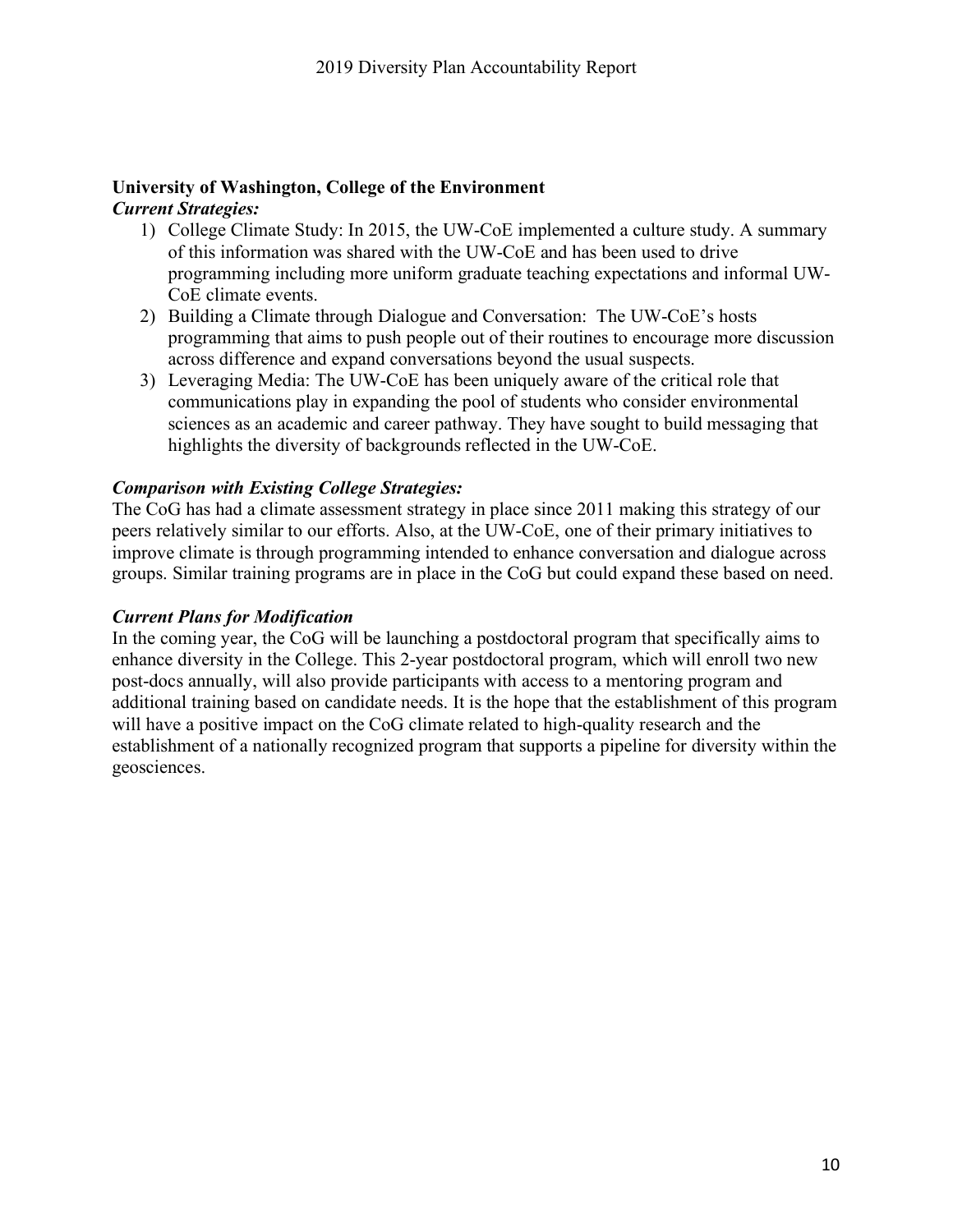## 2019 Diversity Plan Accountability Report

The CoG has been actively working to educate all members of the community about are topics of sexual assault and harassment. Leveraging the 2018 National Academies Report- *Sexual Harassment of Women-* the CoG has developed programming and resources (See Table 6). This was augmented by an information campaign; an opportunity for faculty, staff and graduate students to learn about tools and resources that they can provide students. This workshop, which has had over 45 participants, leverages the CoG's unique opportunity to learn from our Director of Recruitment, Judy Nunez, who in addition to her role on campus, has served as a victim advocate for over 30 years.

| Additionally, the CoG      | Table 6. CoG 2019 Sexual Assault and Harassment Programming      |
|----------------------------|------------------------------------------------------------------|
| has acknowledged the       | New graduate student orientation addressing Title IX and         |
| need to identify           | consensual relationship policy, Associate Dean for Academic      |
| additional climate and     | Affairs and the Assistant Dean for Diversity and Climate         |
| diversity efforts at the   |                                                                  |
| department level. To       | Title IX Office Training, Assistant Vice President and Title IX  |
| spark increases in         | <i><b>Officer</b></i>                                            |
| diversity, equity, and     |                                                                  |
| climate this Fall, the CoG | Department faculty meetings highlighting University Title IX     |
| launched the Diversity     | Resources, Associate Dean for Academic Affairs and the Assistant |
| and Climate Ideas          | Dean for Diversity and Climate                                   |
| Challenge which allows     |                                                                  |
| all faculty and staff to   | CoG Business and IT Staff, Assistant Dean for Diversity and      |
| apply for funds to launch  | Climate                                                          |
| or augment diversity and   |                                                                  |
| climate programming.       |                                                                  |

**Equity (500-word limit)**: *Describe 2-3 strategies your peer institutions are using to address equity (e.g., advancement, promotion, development, salaries, graduation rates, etc.). How do strategies of the peer institutions compare to what your unit is doing? Are there any plans to modify current efforts or add new unit-level strategies based on your review of the peer comparison data? Why or why not?*

#### **Penn State University, College of Earth and Mineral Sciences** *Current Strategies:*

1) Graduate Student Scholarship: EMS provides supplemental diversity scholarships as one mechanism to increase participation and support student equity among diverse graduate school candidates.

## **University of Washington, College of the Environment**  *Current Strategies:*

1) External Funding: Given the limited university and college-based resources, the CoE has sought to build external support to enhance the resources that are available around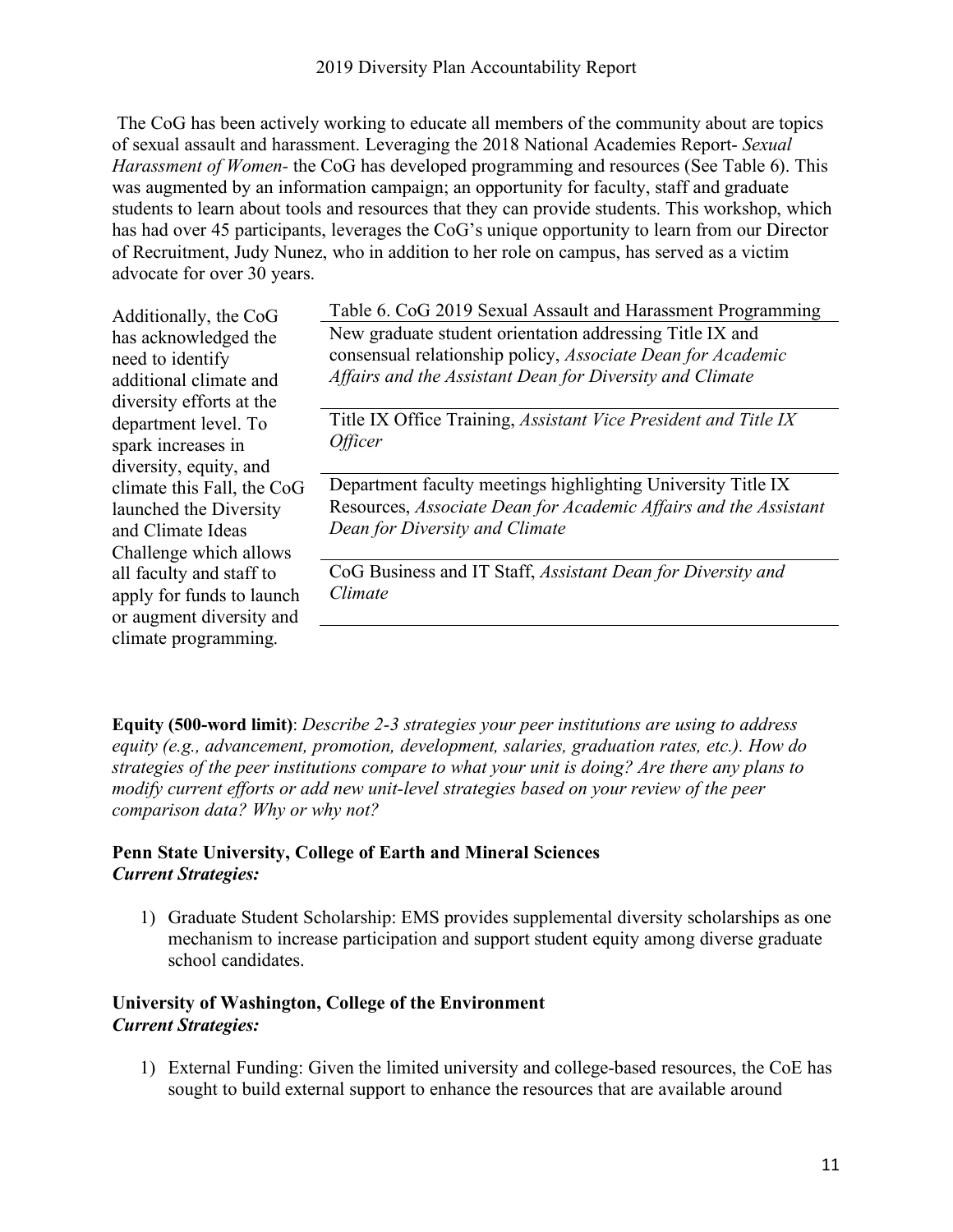diversity and inclusion efforts. Of note, is the \$200,000 to support scholarship programming. Additionally, they have launched the mentor program with a \$35,000 gift that they hope will increase after the pilot. Finally, they have established a diversity endowment with an initial contribution of \$500,000.

## *Comparison with Existing College Strategies:*

The CoG continues to actively monitor salary equity data to identify inequities and remedy inequities as needed. However, we are currently working on going beyond questions of faculty salary to further embed equitable practices across the CoG. Presently, we do not offer collegelevel graduate diversity scholarships however this may be something that our graduate program advisors will consider.

## *Current Plans for Modification*

Many of the CoG strategies related to equity are linked with strategies related to climate and retention. In the forthcoming CoG strategic plan, the strategic initiatiave: *Foster a Community of Inclusion and Respect in which Everyone Achieves their Potential,* will serve as a guiding tenant related to ensuring equity of opportunity in the CoG*.*

Faculty mentoring was an important aspect of conversation among our peers, although specific programs were not discussed. Currently, the CoG is exploring ways to offer systematic high quality mentoring for our incoming faculty. For the past three years, The Department of Geography has matched assistant professors with an external mentor. The mentor and mentee cultivate a relationship through regular virtual check-ins and in-person meetings at national conferences. Additionally, the department hosts the mentor through their colloquia programming and funds the mentee's visit to their mentor's campus. The CoG is exploring whether this or another cross-department model (such as the STAR program within Education and Human Development) would be best for supporting equitable access to mentoring for all faculty.

Programs such as the faculty mentoring opportunity would be available college-wide, thereby reducing disparities in terms of faculty equity of opportunity.

graduate students regarding conference and field travel. These policies help to limit the potential for inequity in funding and resources. We have also critically examined our equity outcomes as they relate to graduation rates (See Table 7). While we are doing well on many fronts, we will continue to work to identify strategies, embedded

| Table 7. College of Geosciences-Retention and Graduation |          |             |
|----------------------------------------------------------|----------|-------------|
|                                                          | College- | University- |
|                                                          | wide     | wide        |
| <b>First-Time Freshman Retention</b>                     | 73.7%    | 95.6%       |
| <b>First-Generation Student Retention</b>                | 77.6%    | 94.0%       |
| <b>Under-represented Minority Student</b>                | 79.5%    | 94.5%       |
| Retention                                                |          |             |
| Six-Year Graduation Rate                                 | 62.1%    | 83.6%       |
| <b>First-Generation Student Six-Year</b>                 | 63.3%    | 85.2%       |
| <b>Graduation Rate</b>                                   |          |             |
| Under-represented Minority Six-Year                      | 59.6%    | 87.2%       |
| <b>Graduation Rate</b>                                   |          |             |

Among our graduate students, several departments offer clear and transparent policies for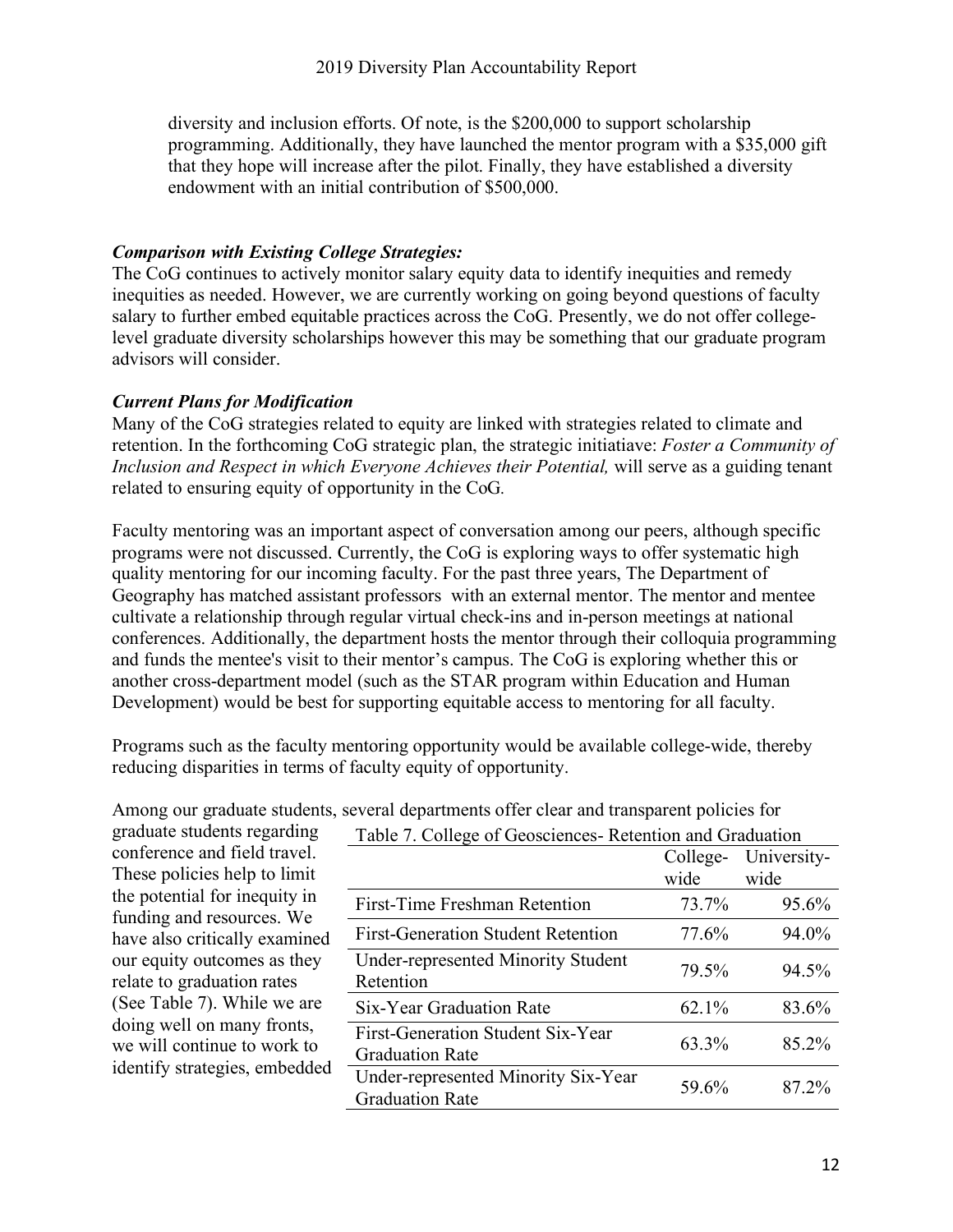within our broader student success strategies, to address systemic inequities that may arise.

## **Reflection (800-word limit)**: *Related to recruitment, retention, climate, and equity –*

## *Reflect on what you have learned from the peer institutions and describe the similarities and differences in strategies across the peer institutions.*

The opportunity to learn from our peer institution highlighted some of the similar strategies that we have in place. In recruitment, all three institutions have targeted strategies underway to recruit more diverse undergraduate students as well as faculty. Through the conversations with counterparts, we identified additional potential strategies for enhancing diversity and inclusion through our graduate student recruitment as well as our staff searches. In the areas of climate and retention, both peers heavily utilized training and community building opportunities to retain faculty, staff, and students. Additionally, they have identified how these strategies help to enhance climate by bringing in more diverse individuals to the discussions regarding diversity, equity, and inclusion. These strategies mirror our diversity and climate workshop series launched in Spring 2019. UW-CoE has a unique focus on communications- while a part of our efforts it is an area for continued improvement and growth.

## *Describe any similarities and differences between the challenges your unit is facing and those of the peer institutions regarding recruiting, retention, campus climate, and equity. What plans are in place to address the challenges in your unit?*

As noted above, we all face similar challenges related to recruitment. Among undergraduate and graduate students, this is situated within a broader narrative of broadening awareness and participation in the geosciences. Among faculty, CoG has a longstanding set of strategies in place to increase diversity and inclusion.

|                                  | 2017             |               |                  | 2018          |          | 2019          |
|----------------------------------|------------------|---------------|------------------|---------------|----------|---------------|
|                                  | N                | $\frac{0}{0}$ | N                | $\frac{0}{0}$ | N        | $\frac{0}{0}$ |
| American Indian or Alaska Native | $\boldsymbol{0}$ | $0\%$         | $\boldsymbol{0}$ | $0\%$         | $\theta$ | $0\%$         |
| Asian                            | 11               | 10%           | 12               | 11%           | 10       | 9%            |
| <b>Black or African American</b> | 1                | $1\%$         | 2                | $2\%$         | 1        | $1\%$         |
| Hispanic or Latino               | 5                | $5\%$         | 8                | 7%            | 8        | 7%            |
| Two or More Races                |                  | $1\%$         | $\theta$         | $0\%$         | $\theta$ | $0\%$         |
| White                            | 87               | 79%           | 86               | 75%           | 83       | 74%           |
| Unknown                          | 5                | 5%            | 6                | $5\%$         | 10       | 9%            |
| <b>Total URM</b>                 | 7                | 6%            | 10               | 9%            | 9        | 8%            |
| Male                             | 86               | 78%           | 87               | 76%           | 85       | 76%           |
| Female                           | 24               | 22%           | 27               | 24%           | 27       | 24%           |
| <b>Total</b>                     | <b>110</b>       |               | 114              |               | 112      |               |

Table 8. 2017-2019 College of Geosciences Faculty & Instructor Demographics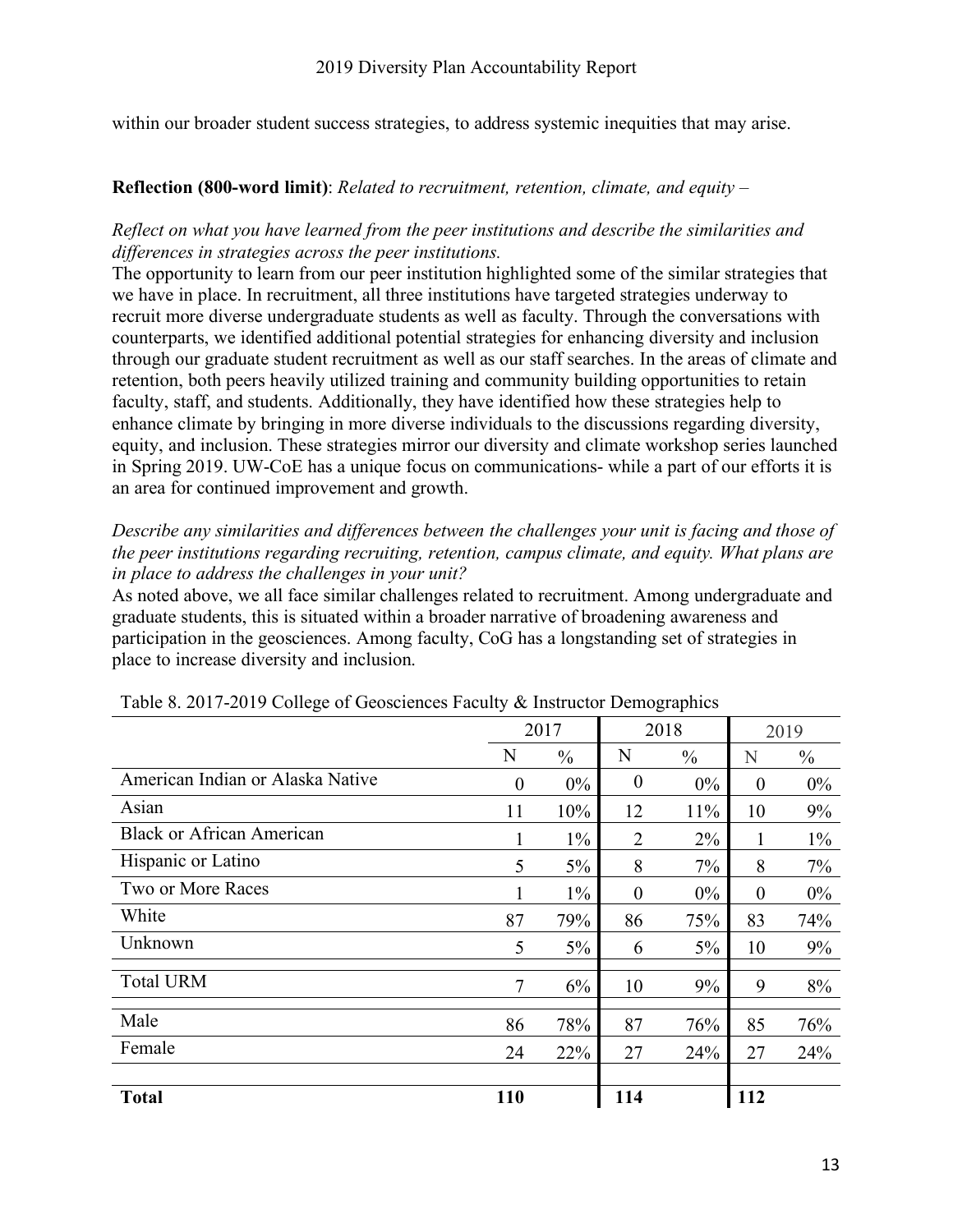Through these, we are beginning to see positive changes in faculty diversity (See Table 8 for trends in faculty diversity) with an increase from 6% to 8 % URM and an increase from 22% to 24% female. However, in comparison to our peers we have remained relatively stagnant regarding gender composition. The result is that we have begun to lag. This underscores the need to renew our efforts on this front. With at least three faculty searches underway, we continue to work proactively with search committees to ensure that diversity and inclusion are a focal point throughout the search process.

*Describe how funding from the Diversity Plan awards has been used (or will be used) to address challenges and support and advance your unit's recruitment, retention, climate, and/or equity goals. Note: Please see the 2019 award letter for a summary of the funds awarded to your unit.* 

The increase in funding in 2019 (See Table 9 for a summary of funds awarded to the CoG over the past three years) has been targeted at supporting several new initiatives and scale some existing initiatives (details below). Funding allocations

|                     | Table 9. Diversity Plan Funds 201-2019 |
|---------------------|----------------------------------------|
| $2017$ Award $\$0$  |                                        |
| 2018 Award \$35,000 |                                        |
| 2019 Award          | \$60,000                               |

include, continuing the training and workshop series to increase learning and build community as well as increased college participation in NCORE. Additionally, our new faculty search process require increased college-level support and we have launched the Ideas Challenge to spark innovative ideas across the CoG.

# **Recruitment**

- Graduate Students: These funds will be used to support the CoG continued participation in the Society for the Advancement of Chicanos and Native Americans in Science (SACNAS). SACNAS participation is an important aspect of the CoG efforts to increase graduate diversity.
- Faculty: With three searches underway, the CoG will continue to make additional funds available for search committee to target recruitment strategies that address diversity, equity, and inclusion.

# **Retention**

- Female Faculty: The CoG currently lags behind our peers in the proportion of female faculty. One strategy to address this is support for our faculty Women in the Geosciences community. To the extent necessary, the diversity funds will support training and convening resources for this group.
- NCORE: The University-wide engagement with NCORE makes it an ideal conference to engage additional faculty, staff, and students committed to this work. The college will work to identify whether there are opportunities for increased college participation in 2020.

# **Climate**

- Trainings and Workshops: Spring 2019, the CoG launched its first in a series of diversity and inclusion workshops. These well-received workshops brought together internal and external experts to provide 90-minute workshops for faculty, staff, and graduate students.